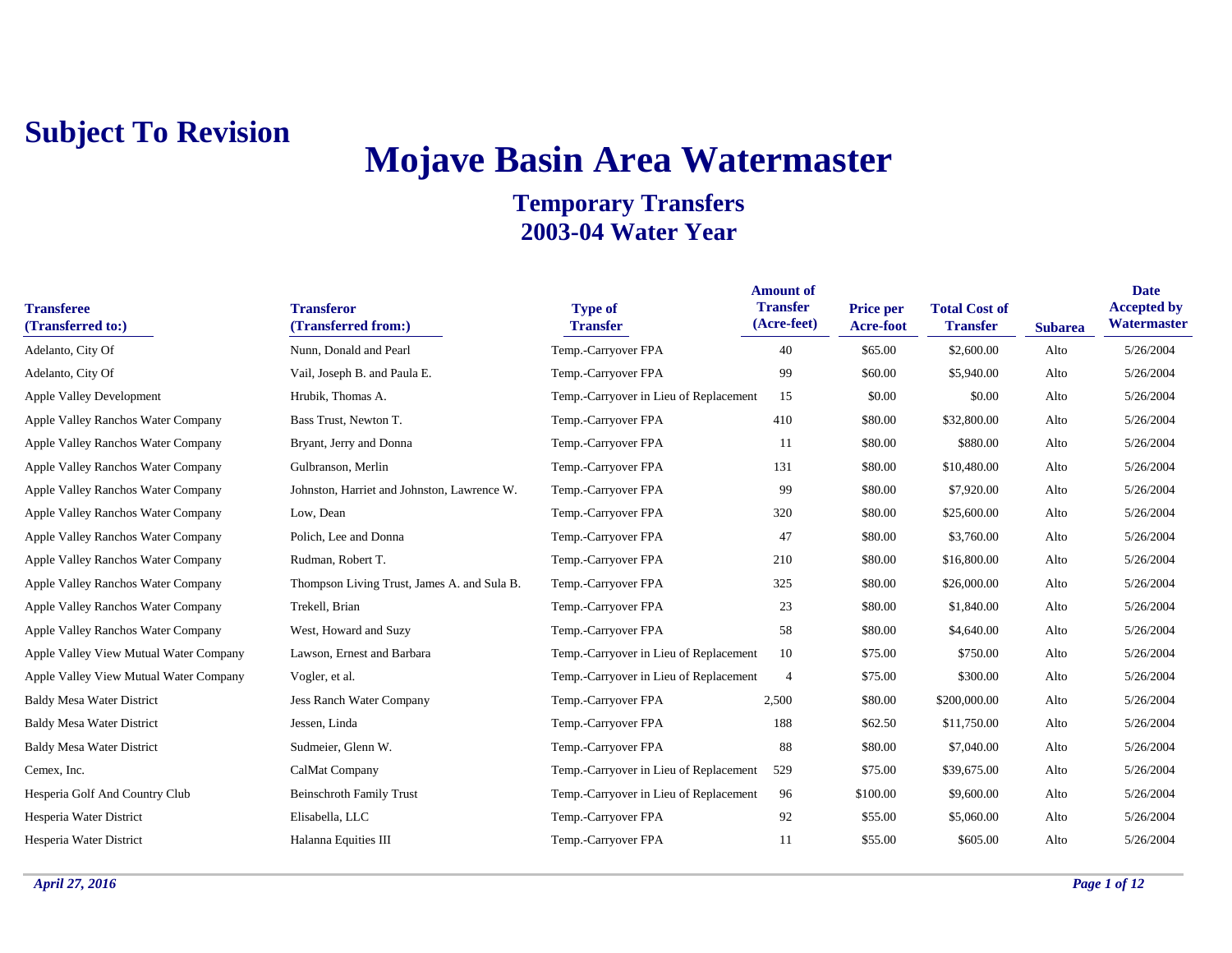# **Mojave Basin Area Watermaster**

| <b>Transferee</b><br>(Transferred to:)      | <b>Transferor</b><br>(Transferred from:) | <b>Type of</b><br><b>Transfer</b>            | <b>Amount of</b><br><b>Transfer</b><br>(Acre-feet) | <b>Price per</b><br>Acre-foot | <b>Total Cost of</b><br><b>Transfer</b> | <b>Subarea</b> | <b>Date</b><br><b>Accepted by</b><br>Watermaster |
|---------------------------------------------|------------------------------------------|----------------------------------------------|----------------------------------------------------|-------------------------------|-----------------------------------------|----------------|--------------------------------------------------|
| Hesperia Water District                     | Rancho Las Flores Ltd. Partnership       | Temp.-Carryover FPA                          | 4,776                                              | \$55.00                       | \$262,680.00                            | Alto           | 5/26/2004                                        |
| Hesperia Water District                     | Summit Valley Ranch                      | Temp.-Carryover FPA                          | 279                                                | \$55.00                       | \$15,345.00                             | Alto           | 5/26/2004                                        |
| Hesperia Water District                     | Thompson Living Trust, R.L. and R.A.     | Temp.-Carryover FPA                          | 24                                                 | \$55.00                       | \$1,320.00                              | Alto           | 5/26/2004                                        |
| Jamboree Housing Corporation                | Dolch, Robert and Judy                   | Temp.-Carryover in Lieu of Replacement       | 2                                                  | \$50.00                       | \$100.00                                | Alto           | 5/26/2004                                        |
| Jamboree Housing Corporation                | Dolch, Robert and Judy                   | Temp.-FPA                                    | 50                                                 | \$55.00                       | \$2,750.00                              | Alto           | 5/26/2004                                        |
| Mariana Ranchos County Water District       | Beinschroth, A. J.                       | Temp.-Carryover in Lieu of Replacement       | 29                                                 | \$100.00                      | \$2,900.00                              | Alto           | 5/26/2004                                        |
| Mariana Ranchos County Water District       | Dolch, Robert and Judy                   | Temp.-Carryover in Lieu of Replacement       | 20                                                 | \$80.00                       | \$1,600.00                              | Alto           | 5/26/2004                                        |
| Mariana Ranchos County Water District       | Hainje, Kenneth Edward                   | Temp.-Carryover in Lieu of Replacement       | $\overline{4}$                                     | \$85.00                       | \$340.00                                | Alto           | 5/26/2004                                        |
| Mariana Ranchos County Water District       | Hainje, Kenneth Edward                   | Temp.-FPA                                    | 3                                                  | \$85.00                       | \$255.00                                | Alto           | 5/26/2004                                        |
| Riverside Cement Company - Oro Grande Plant | Agcon, Inc.                              | Temp.-Carryover in Lieu of Replacement       | 36                                                 | \$75.00                       | \$2,700.00                              | Alto           | 5/26/2004                                        |
| Riverside Cement Company - Oro Grande Plant | Hi-Grade Materials Company               | Temp.-Carryover in Lieu of Replacement       | 83                                                 | \$75.00                       | \$6,225.00                              | Alto           | 5/26/2004                                        |
| San Bernardino County Service Area 64       | American States Water Company            | Temp.-Carryover in Lieu of Replacement       | 471                                                | \$75.00                       | \$35,325.00                             | Alto           | 5/26/2004                                        |
| San Bernardino County Service Area 64       | Riverside Cement Company - Agriculture   | Temp.-Carryover in Lieu of Replacement       | 195                                                | \$65.00                       | \$12,675.00                             | Alto           | 5/26/2004                                        |
| San Bernardino County Service Area 64       | San Bernardino County Service Area 42    | Temp.-Carryover in Lieu of Replacement       | 58                                                 | \$75.00                       | \$4,350.00                              | Alto           | 5/26/2004                                        |
| San Bernardino County Service Area 64       | Van Berg, Jack C.                        | Temp.-Carryover in Lieu of Replacement       | 78                                                 | \$75.00                       | \$5,850.00                              | Alto           | 5/26/2004                                        |
| San Bernardino County Service Area 70C      | San Bernardino County Service Area 42    | Temp.-Carryover in Lieu of Replacement       | 57                                                 | \$75.00                       | \$4,275.00                              | Alto           | 5/26/2004                                        |
| San Bernardino County Service Area 70C      | Van Berg, Jack C.                        | Temp.-Carryover in Lieu of Replacement       | 174                                                | \$75.00                       | \$13,050.00                             | Alto           | 5/26/2004                                        |
| San Bernardino County Service Area 70J      | CDFG - Mojave Narrows Regional Park      | Temp.-Carryover in Lieu of Replacement 1,075 |                                                    | \$75.00                       | \$80,625.00                             | Alto           | 5/26/2004                                        |
| San Bernardino County Service Area 70J      | San Bernardino County Service Area 42    | Temp.-Carryover in Lieu of Replacement       | 58                                                 | \$75.00                       | \$4,350.00                              | Alto           | 5/26/2004                                        |
| San Bernardino County Service Area 70L      | CDFG - Mojave Narrows Regional Park      | Temp.-Carryover in Lieu of Replacement       | 33                                                 | \$75.00                       | \$2,475.00                              | Alto           | 5/26/2004                                        |
| San Bernardino County Service Area 70L      | San Bernardino County Service Area 42    | Temp.-Carryover in Lieu of Replacement       | 57                                                 | \$75.00                       | \$4,275.00                              | Alto           | 5/26/2004                                        |
| San Bernardino County Service Area 70L      | Van Berg, Jack C.                        | Temp.-Carryover in Lieu of Replacement       | 36                                                 | \$75.00                       | \$2,700.00                              | Alto           | 5/26/2004                                        |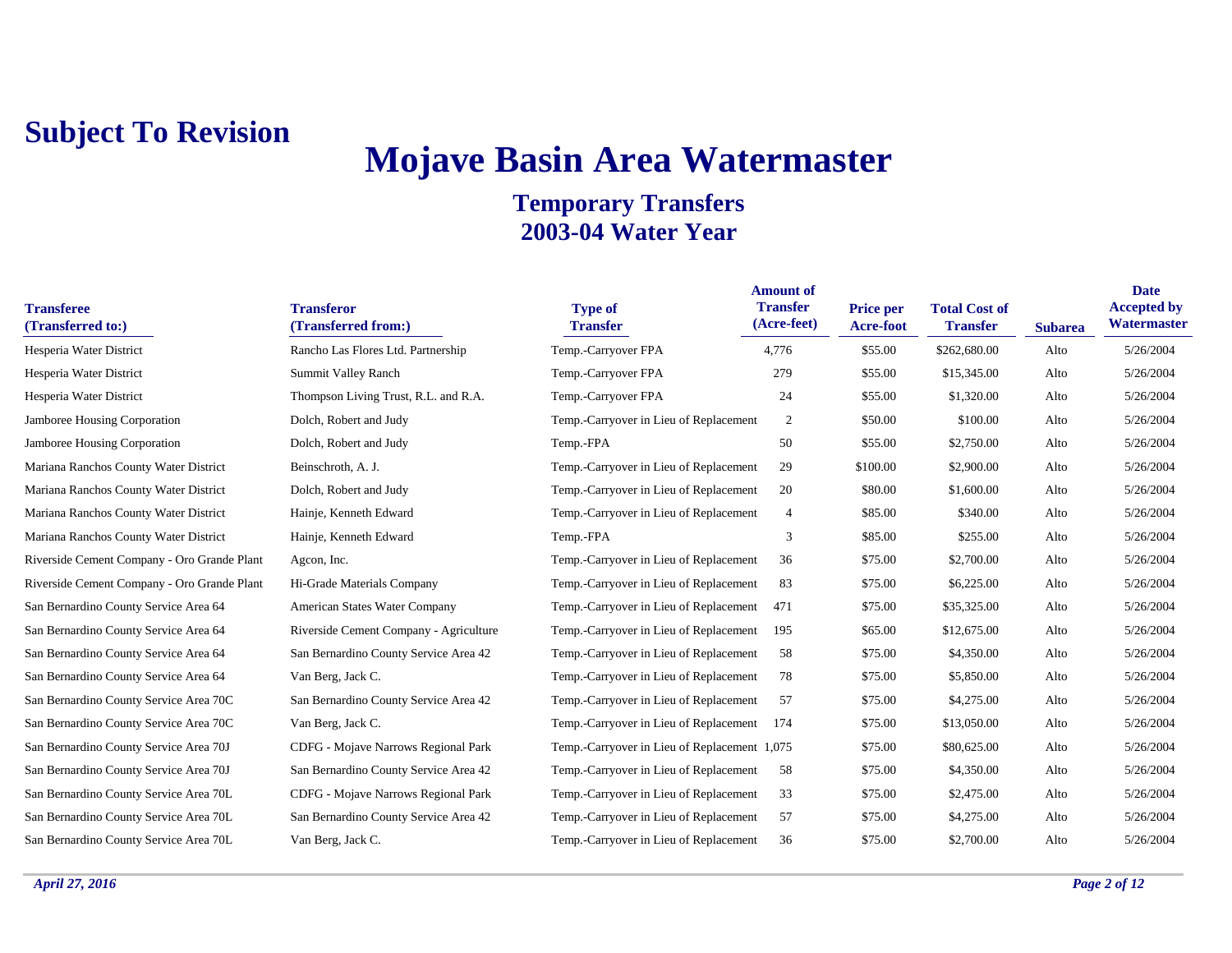## **Mojave Basin Area Watermaster**

| <b>Transferee</b><br>(Transferred to:)      | <b>Transferor</b><br>(Transferred from:) | <b>Type of</b><br><b>Transfer</b>      | <b>Amount of</b><br><b>Transfer</b><br>(Acre-feet) | Price per<br><b>Acre-foot</b> | <b>Total Cost of</b><br><b>Transfer</b> | <b>Subarea</b> | <b>Date</b><br><b>Accepted by</b><br><b>Watermaster</b> |
|---------------------------------------------|------------------------------------------|----------------------------------------|----------------------------------------------------|-------------------------------|-----------------------------------------|----------------|---------------------------------------------------------|
| Service Rock Products Corporation           | <b>Wyatt Family Trust</b>                | Temp.-Carryover in Lieu of Replacement | 36                                                 | \$70.00                       | \$2,520.00                              | Alto           | 5/26/2004                                               |
| Simmons, Jack H. and Ethun, Claudia         | Abbott, Leonard C.                       | Temp.-Carryover FPA                    | 31                                                 |                               |                                         | Alto           | 5/26/2004                                               |
| Southern California Water Company           | American States Water Company            | Temp.-Carryover in Lieu of Replacement | 279                                                | \$75.00                       | \$20,925.00                             | Alto           | 5/26/2004                                               |
| Southern California Water Company           | CDFG - Mojave Narrows Regional Park      | Temp.-Carryover in Lieu of Replacement | 105                                                | \$70.72                       | \$7,425.60                              | Alto           | 5/26/2004                                               |
| Southern California Water Company           | CDFG - Mojave Narrows Regional Park      | Temp.-Carryover in Lieu of Replacement | -1                                                 | \$0.00                        | \$0.00                                  | Alto           | 5/26/2004                                               |
| Thunderbird County Water District           | <b>Beinschroth Family Trust</b>          | Temp.-Carryover in Lieu of Replacement | 109                                                | \$100.00                      | \$10,900.00                             | Alto           | 5/26/2004                                               |
| Victor Valley Community College District    | Kemper Campbell Ranch                    | Temp.-Carryover in Lieu of Replacement | 40                                                 | \$65.00                       | \$2,600.00                              | Alto           | 5/26/2004                                               |
| Victor Valley Community College District    | Thomas Farms                             | Temp.-Carryover in Lieu of Replacement | 191                                                | \$65.00                       | \$12,415.00                             | Alto           | 5/26/2004                                               |
| Victor Valley Community College District    | Wackeen, Caesar                          | Temp.-Carryover in Lieu of Replacement | 19                                                 | \$65.00                       | \$1,235.00                              | Alto           | 5/26/2004                                               |
| Victor Valley Water District                | Kemper Campbell Ranch                    | Temp.-Carryover in Lieu of Replacement | 199                                                | \$65.00                       | \$12,935.00                             | Alto           | 5/26/2004                                               |
| Victor Valley Water District                | Riverside Cement Company - Agriculture   | Temp.-Carryover in Lieu of Replacement | 96                                                 | \$65.00                       | \$6,240.00                              | Alto           | 5/26/2004                                               |
| Apple Valley Ranchos Water Company          | Ades, John and Devon                     | Temp.-Carryover FPA                    | 27                                                 | \$80.00                       | \$2,160.00                              | Alto           | 6/23/2004                                               |
| Apple Valley Ranchos Water Company          | Burns, Annie L.                          | Temp.-Carryover FPA                    | 132                                                | \$80.00                       | \$10,560.00                             | Alto           | 6/23/2004                                               |
| Apple Valley Ranchos Water Company          | Candlewood Investment Properties         | Temp.-Carryover FPA                    | 29                                                 | \$80.00                       | \$2,320.00                              | Alto           | 6/23/2004                                               |
| Apple Valley Ranchos Water Company          | Cramer, Margaret Muir                    | Temp.-Carryover FPA                    | 224                                                | \$80.00                       | \$17,920.00                             | Alto           | 6/23/2004                                               |
| Apple Valley Ranchos Water Company          | Lounsbury, J. Peter and Carolyn          | Temp.-Carryover FPA                    | 133                                                | \$80.00                       | \$10,640.00                             | Alto           | 6/23/2004                                               |
| Apple Valley Ranchos Water Company          | McCall, Rex                              | Temp.-Carryover FPA                    | 36                                                 | \$80.00                       | \$2,880.00                              | Alto           | 6/23/2004                                               |
| Apple Valley Ranchos Water Company          | Thrasher, Gary                           | Temp.-Carryover FPA                    | 190                                                | \$80.00                       | \$15,200.00                             | Alto           | 6/23/2004                                               |
| Apple Valley Ranchos Water Company          | West, Carolyn and Smith, Richard         | Temp.-Carryover FPA                    | 17                                                 | \$80.00                       | \$1,360.00                              | Alto           | 6/23/2004                                               |
| Apple Valley Ranchos Water Company          | <b>Wyatt Family Trust</b>                | Temp.-Carryover FPA                    | 20                                                 | \$80.00                       | \$1,600.00                              | Alto           | 6/23/2004                                               |
| Mariana Ranchos County Water District       | <b>Beinschroth Family Trust</b>          | Temp.-Carryover FPA                    | 218                                                | \$100.00                      | \$21,800.00                             | Alto           | 6/23/2004                                               |
| Riverside Cement Company - Oro Grande Plant | Agcon, Inc.                              | Temp.-Carryover FPA                    | 14                                                 | \$75.00                       | \$1,050.00                              | Alto           | 6/23/2004                                               |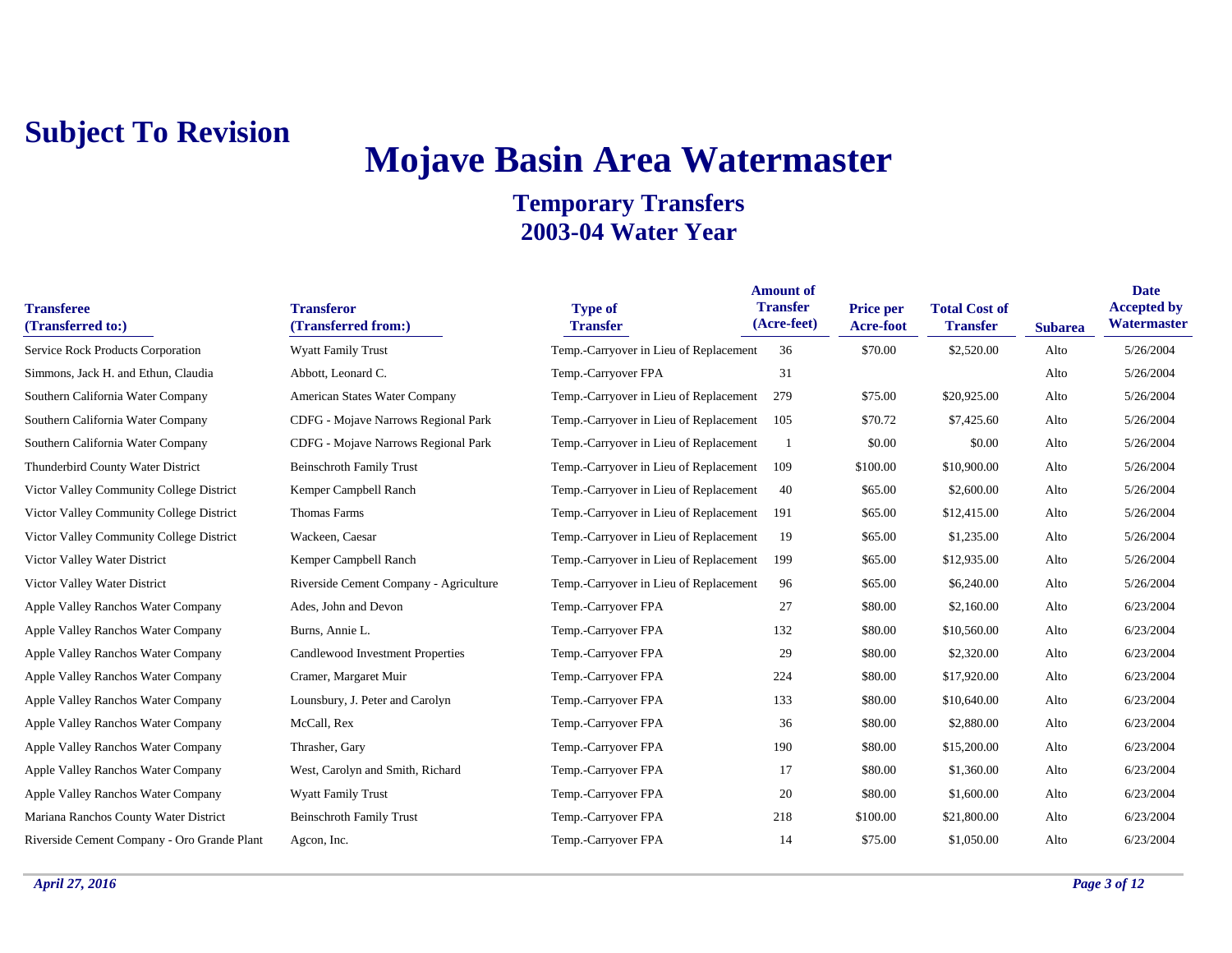## **Mojave Basin Area Watermaster**

| <b>Transferee</b><br>(Transferred to:)     | <b>Transferor</b><br>(Transferred from:) | <b>Type of</b><br><b>Transfer</b> | <b>Amount of</b><br><b>Transfer</b><br>(Acre-feet) | <b>Price per</b><br><b>Acre-foot</b> | <b>Total Cost of</b><br><b>Transfer</b> | <b>Subarea</b> | <b>Date</b><br><b>Accepted by</b><br>Watermaster |
|--------------------------------------------|------------------------------------------|-----------------------------------|----------------------------------------------------|--------------------------------------|-----------------------------------------|----------------|--------------------------------------------------|
| Adelanto, City Of                          | Victorville, City Of                     | Temp.-Carryover FPA               | 1,953                                              | \$65.00                              | \$126,945.00                            | Alto           | 7/28/2004                                        |
| Apple Valley Heights County Water District | Wakula, John and Helen                   | Temp.-Carryover FPA               | 41                                                 | \$80.00                              | \$3,280.00                              | Alto           | 7/28/2004                                        |
| Apple Valley Ranchos Water Company         | Fisher, Dolores                          | Temp.-Carryover FPA               | 33                                                 | \$80.00                              | \$2,640.00                              | Alto           | 7/28/2004                                        |
| Apple Valley Ranchos Water Company         | <b>Jess Ranch Water Company</b>          | Temp.-Carryover FPA               | 2,500                                              | \$80.00                              | \$200,000.00                            | Alto           | 7/28/2004                                        |
| Apple Valley Ranchos Water Company         | Jess Ranch Water Company                 | Temp.-Carryover FPA               | 15                                                 | \$0.00                               | \$0.00                                  | Alto           | 7/28/2004                                        |
| Apple Valley Ranchos Water Company         | Apple Valley, Town Of                    | Temp.-Carryover FPA               | 220                                                | \$80.00                              | \$17,600.00                             | Alto           | 9/22/2004                                        |
| Apple Valley Ranchos Water Company         | Bastianon, Remo E.                       | Temp.-Carryover FPA               | 62                                                 | \$80.00                              | \$4,960.00                              | Alto           | 9/22/2004                                        |
| Apple Valley Ranchos Water Company         | Brooklier, Nancy L.                      | Temp.-Carryover FPA               | 8                                                  | \$80.00                              | \$640.00                                | Alto           | 9/22/2004                                        |
| Apple Valley Ranchos Water Company         | Brown, Bobby G. and Valeria R.           | Temp.-Carryover FPA               | 30                                                 | \$80.00                              | \$2,400.00                              | Alto           | 9/22/2004                                        |
| Apple Valley Ranchos Water Company         | Fischer, Elmer G. and Beverly C.         | Temp.-Carryover FPA               | 28                                                 | \$80.00                              | \$2,240.00                              | Alto           | 9/22/2004                                        |
| Apple Valley Ranchos Water Company         | Fisher, Jerome                           | Temp.-Carryover FPA               | 507                                                | \$80.00                              | \$40,560.00                             | Alto           | 9/22/2004                                        |
| Apple Valley Ranchos Water Company         | Hamilton Trust, Don and Ruth M.          | Temp.-Carryover FPA               | 14                                                 | \$80.00                              | \$1,120.00                              | Alto           | 9/22/2004                                        |
| Apple Valley Ranchos Water Company         | Hamilton, Doug and Cheryl                | Temp.-Carryover FPA               | 12                                                 | \$80.00                              | \$960.00                                | Alto           | 9/22/2004                                        |
| Apple Valley Ranchos Water Company         | Holway, C. Robert                        | Temp.-Carryover FPA               | 34                                                 | \$80.00                              | \$2,720.00                              | Alto           | 9/22/2004                                        |
| Apple Valley Ranchos Water Company         | Hrubik, Thomas A.                        | Temp.-Carryover FPA               |                                                    | \$80.00                              | \$80.00                                 | Alto           | 9/22/2004                                        |
| Apple Valley Ranchos Water Company         | Keel, Al J. and Barbara                  | Temp.-Carryover FPA               | 24                                                 | \$80.00                              | \$1,920.00                              | Alto           | 9/22/2004                                        |
| Apple Valley Ranchos Water Company         | LHC Alligator, LLC                       | Temp.-Carryover FPA               | 399                                                | \$80.00                              | \$31,920.00                             | Alto           | 9/22/2004                                        |
| Apple Valley Ranchos Water Company         | Pearl, Alice                             | Temp.-Carryover FPA               | 118                                                | \$80.00                              | \$9,440.00                              | Alto           | 9/22/2004                                        |
| Apple Valley Ranchos Water Company         | Perry, Thomas A.                         | Temp.-FPA                         | $\overline{4}$                                     | \$80.00                              | \$320.00                                | Alto           | 9/22/2004                                        |
| Apple Valley Ranchos Water Company         | Reed, Delbert E. and Linda               | Temp.-Carryover FPA               | 70                                                 | \$80.00                              | \$5,600.00                              | Alto           | 9/22/2004                                        |
| Apple Valley Ranchos Water Company         | Storm, Randall                           | Temp.-Carryover FPA               | 46                                                 | \$80.00                              | \$3,680.00                              | Alto           | 9/22/2004                                        |
| Apple Valley Ranchos Water Company         | Van Leeuwen Family Trust                 | Temp.-Carryover FPA               | 165                                                | \$80.00                              | \$13,200.00                             | Alto           | 9/22/2004                                        |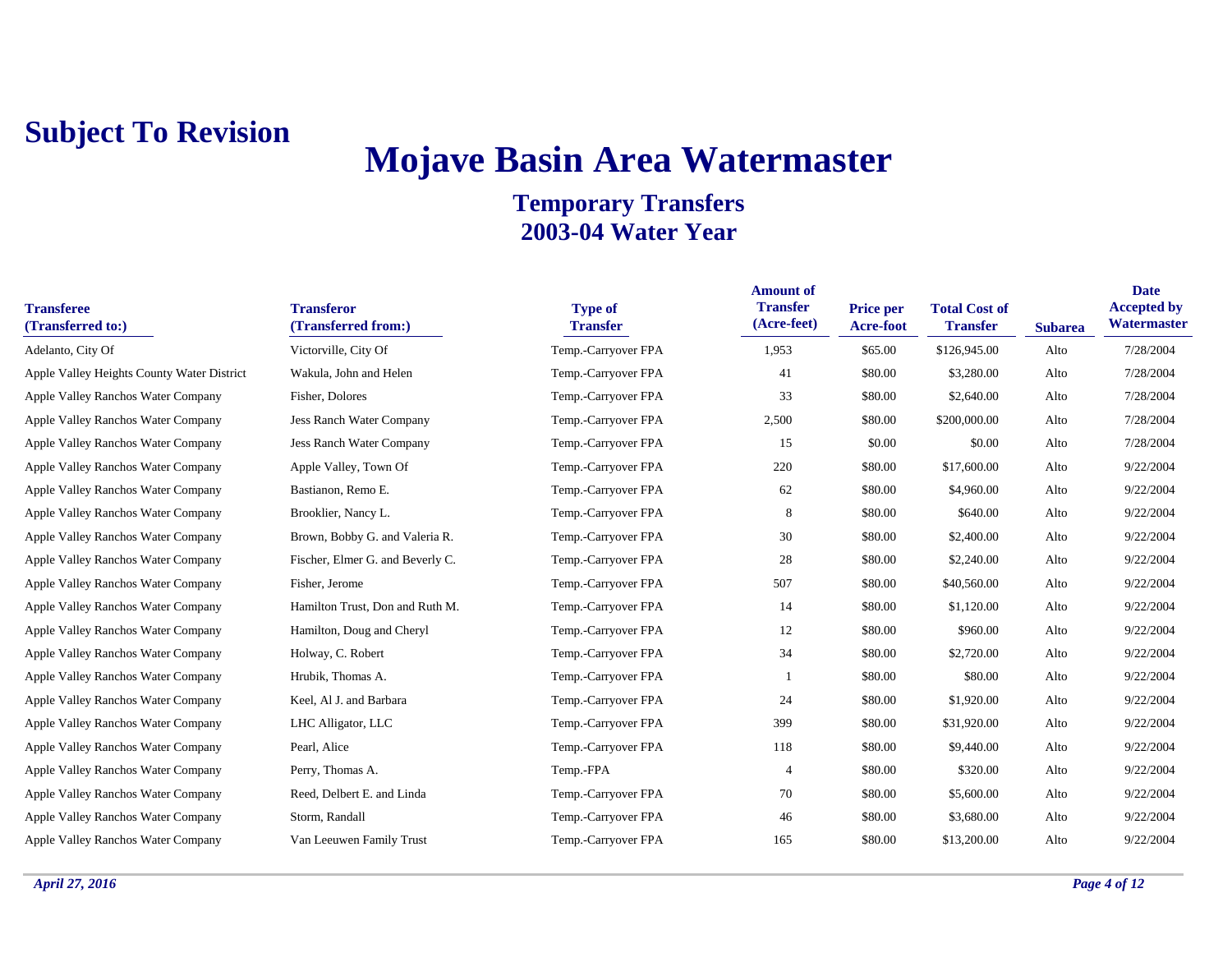## **Mojave Basin Area Watermaster**

| <b>Transferee</b><br>(Transferred to:) | <b>Transferor</b><br>(Transferred from:) | <b>Type of</b><br><b>Transfer</b> | <b>Amount of</b><br><b>Transfer</b><br>(Acre-feet) | <b>Price per</b><br><b>Acre-foot</b> | <b>Total Cost of</b><br><b>Transfer</b> | <b>Subarea</b> | <b>Date</b><br><b>Accepted by</b><br><b>Watermaster</b> |
|----------------------------------------|------------------------------------------|-----------------------------------|----------------------------------------------------|--------------------------------------|-----------------------------------------|----------------|---------------------------------------------------------|
| Apple Valley Ranchos Water Company     | Vogler, et al.                           | Temp.-Carryover FPA               | 45                                                 | \$80.00                              | \$3,600.00                              | Alto           | 9/22/2004                                               |
| Apple Valley Ranchos Water Company     | Ward, Ken and Barbara                    | Temp.-Carryover FPA               | 26                                                 | \$80.00                              | \$2,080.00                              | Alto           | 9/22/2004                                               |
| Apple Valley Ranchos Water Company     | West, Jimmie E. and Nancy D.             | Temp.-Carryover FPA               |                                                    | \$80.00                              | \$560.00                                | Alto           | 9/22/2004                                               |
| Luth, Ken                              | Van Leeuwen Family Trust                 | Temp.-Carryover FPA               | 6                                                  | \$0.00                               | \$0.00                                  | Alto           | 9/22/2004                                               |
| Victor Valley Memorial Park            | Pettis Family Trust                      | Temp.-FPA                         | 51                                                 | \$100.00                             | \$5,100.00                              | Alto           | 9/22/2004                                               |
|                                        |                                          | Alto Subtotal (93)                | 21,469                                             |                                      | \$1,528,455.60                          |                |                                                         |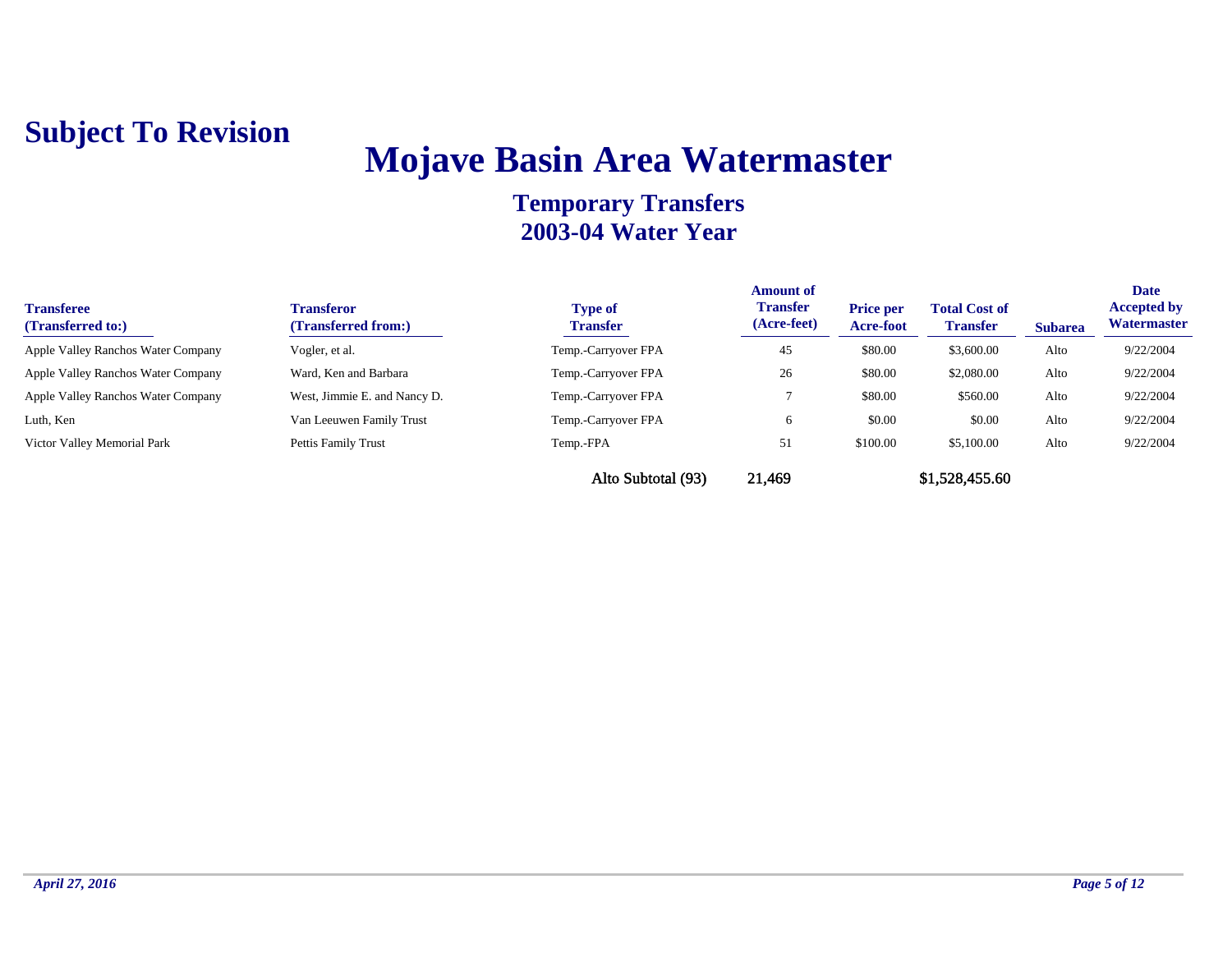## **Mojave Basin Area Watermaster**

| <b>Transferee</b><br>(Transferred to:)     | <b>Transferor</b><br>(Transferred from:) | <b>Type of</b><br><b>Transfer</b>      | <b>Amount of</b><br><b>Transfer</b><br>(Acre-feet) | <b>Price per</b><br>Acre-foot | <b>Total Cost of</b><br><b>Transfer</b> | <b>Subarea</b> | <b>Date</b><br><b>Accepted by</b><br>Watermaster |
|--------------------------------------------|------------------------------------------|----------------------------------------|----------------------------------------------------|-------------------------------|-----------------------------------------|----------------|--------------------------------------------------|
| Arguelles, Alfredo                         | Mizrahie, et al.                         | Temp.-Carryover FPA                    | 200                                                | \$40.00                       | \$8,000.00                              | Baja           | 5/26/2004                                        |
| Artinyan, Ludvik and Lucy                  | Arguelles, Alfredo                       | Temp.-Carryover FPA                    | 200                                                | \$12.00                       | \$2,400.00                              | Baja           | 5/26/2004                                        |
| Calico Lakes Homeowners Association        | Harter, Joe and Sue                      | Temp.-Carryover in Lieu of Replacement | 74                                                 | \$7.50                        | \$555.00                                | Baja           | 5/26/2004                                        |
| Cheyenne Lake, Inc.                        | Western Horizon Associates, Inc.         | Temp.-Carryover in Lieu of Replacement | 140                                                | \$25.00                       | \$3,500.00                              | Baja           | 5/26/2004                                        |
| Hanson Aggregates WRP, Inc.                | Western Horizon Associates, Inc.         | Temp.-Carryover FPA                    | 25                                                 | \$25.00                       | \$625.00                                | Baja           | 5/26/2004                                        |
| Hanson Aggregates WRP, Inc.                | Western Horizon Associates, Inc.         | Temp.-Carryover in Lieu of Replacement | 51                                                 | \$25.00                       | \$1,275.00                              | Baja           | 5/26/2004                                        |
| Levine, Leslie                             | Morris Trust, Julia V.                   | Temp.-Carryover FPA                    | 238                                                | \$7.50                        | \$1,785.00                              | Baja           | 5/26/2004                                        |
| Mojave Water Agency                        | Cho Brothers Ranch                       | Carryover-FPA Purchase Program         | 5                                                  | \$8.00                        | \$40.00                                 | Baja           | 5/26/2004                                        |
| Mojave Water Agency                        | Dick Van Dam Dairy                       | Carryover-FPA Purchase Program         | 238                                                | \$8.00                        | \$1,902.00                              | Baja           | 5/26/2004                                        |
| Mojave Water Agency                        | Kasner, Robert                           | Carryover-FPA Purchase Program         | 220                                                | \$8.00                        | \$1,756.00                              | Baja           | 5/26/2004                                        |
| Mojave Water Agency                        | Rossi, James L. and Naomi I.             | Carryover-FPA Purchase Program         | 23                                                 | \$8.00                        | \$178.00                                | Baja           | 5/26/2004                                        |
| Mojave Water Agency                        | The 160 Newberry Ranch California, Ltd.  | Carryover-FPA Purchase Program         | 14                                                 | \$8.00                        | \$112.00                                | Baja           | 5/26/2004                                        |
| O. F. D. L., Inc.                          | Western Horizon Associates, Inc.         | Temp.-Carryover in Lieu of Replacement | 89                                                 | \$25.00                       | \$2,225.00                              | Baja           | 5/26/2004                                        |
| St. Antony Coptic Orthodox Monastery       | Western Horizon Associates, Inc.         | Temp.-Carryover in Lieu of Replacement | 89                                                 | \$25.00                       | \$2,225.00                              | Baja           | 5/26/2004                                        |
| Sundown Lakes, Inc.                        | Western Horizon Associates, Inc.         | Temp.-Carryover in Lieu of Replacement | 66                                                 | \$25.00                       | \$1,650.00                              | Baja           | 5/26/2004                                        |
| Triple H Partnership                       | Arguelles, Alfredo                       | Temp.-Carryover FPA                    | 40                                                 | \$40.00                       | \$1,600.00                              | Baja           | 5/26/2004                                        |
| Wet Set, Inc.                              | Smith, William E. and Patricia A.        | Temp.-Carryover in Lieu of Replacement | 12                                                 | \$50.00                       | \$600.00                                | Baja           | 5/26/2004                                        |
| Wet Set, Inc.                              | Western Horizon Associates, Inc.         | Temp.-Carryover in Lieu of Replacement | 19                                                 | \$25.00                       | \$475.00                                | Baja           | 5/26/2004                                        |
| WLSR, Inc.                                 | Western Horizon Associates, Inc.         | Temp.-Carryover in Lieu of Replacement | 52                                                 | \$25.00                       | \$1,300.00                              | Baja           | 5/26/2004                                        |
| Western Horizon Associates, Inc.           | Cho Brothers Ranch                       | Temp.-Carryover FPA                    | 550                                                | \$25.00                       | \$13,750.00                             | Baja           | 7/28/2004                                        |
| Crystal Lakes Property Owners Association  | Kasner, Robert                           | Temp.-Carryover FPA                    | 400                                                | \$20.00                       | \$8,000.00                              | Baja           | 9/22/2004                                        |
| <b>Daggett Community Services District</b> | Price, Donald and Ruth                   | Temp.-FPA                              | 26                                                 | \$25.00                       | \$650.00                                | Baja           | 9/22/2004                                        |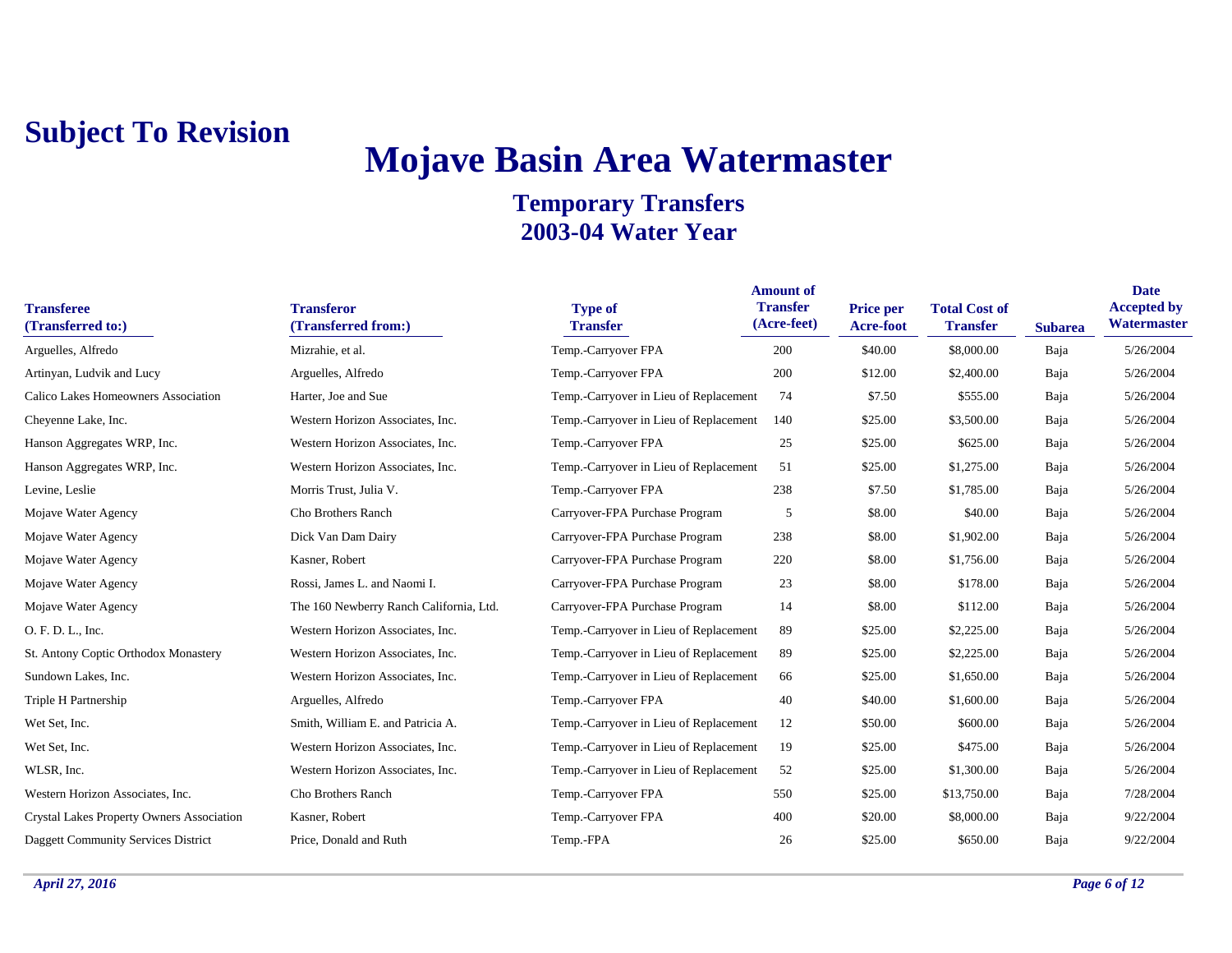## **Mojave Basin Area Watermaster**

| <b>Transferee</b><br>(Transferred to:) | <b>Transferor</b><br>(Transferred from:) | <b>Type of</b><br><b>Transfer</b> | <b>Amount of</b><br><b>Transfer</b><br>(Acre-feet) | <b>Price per</b><br><b>Acre-foot</b> | <b>Total Cost of</b><br><b>Transfer</b> | <b>Subarea</b> | <b>Date</b><br><b>Accepted by</b><br>Watermaster |
|----------------------------------------|------------------------------------------|-----------------------------------|----------------------------------------------------|--------------------------------------|-----------------------------------------|----------------|--------------------------------------------------|
| Daggett Community Services District    | Price, Donald and Ruth                   | Temp.-Carryover FPA               | 34                                                 | \$25.00                              | \$850.00                                | Baja           | 9/22/2004                                        |
| Daggett Community Services District    | Western Horizon Associates, Inc.         | Temp.-FPA                         | 100                                                | \$25.00                              | \$2,500.00                              | Baja           | 9/22/2004                                        |
| Lake Jodie Property Owners Association | Hilarides, Frank                         | Temp.-Carryover FPA               | 236                                                | \$10.00                              | \$2,360.00                              | Baja           | 9/22/2004                                        |
| Sunray Energy, Inc.                    | Reliant Energy Coolwater L.L.C.          | Temp.-Carryover FPA               | 300                                                | \$0.00                               | \$0.00                                  | Baja           | 9/22/2004                                        |
| Van Bastelaar, Alphonse                | Johnson, James R, and Ellen              | Temp.-Carryover FPA               | 35                                                 | \$0.00                               | \$0.00                                  | Baja           | 9/22/2004                                        |
|                                        |                                          | Baja Subtotal (27)                | 3,476                                              |                                      | \$60,313.00                             |                |                                                  |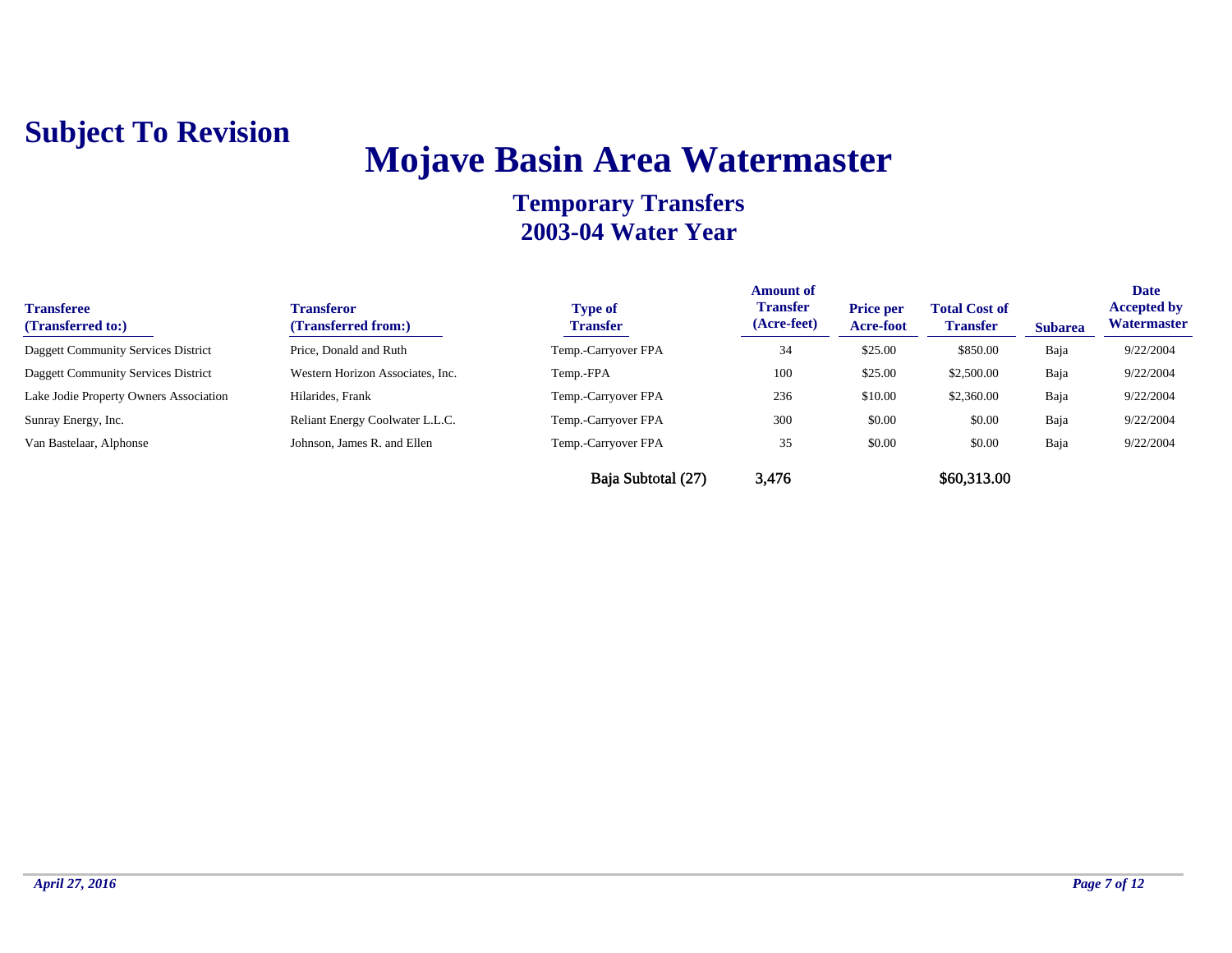# **Mojave Basin Area Watermaster**

| <b>Transferee</b><br>(Transferred to:)     | <b>Transferor</b><br>(Transferred from:) | <b>Type of</b><br><b>Transfer</b> | <b>Amount of</b><br><b>Transfer</b><br>(Acre-feet) | <b>Price per</b><br>Acre-foot | <b>Total Cost of</b><br><b>Transfer</b> | <b>Subarea</b> | <b>Date</b><br><b>Accepted by</b><br>Watermaster |
|--------------------------------------------|------------------------------------------|-----------------------------------|----------------------------------------------------|-------------------------------|-----------------------------------------|----------------|--------------------------------------------------|
| Adelanto, City Of/George A F B - Combined  | Southern California Water Company        | Temp.-Carryover in Lieu of Makeup | 570                                                | \$80.00                       | \$45,600.00                             | C/A            | 5/26/2004                                        |
| Adelanto, City Of/George A F B - Combined  | Van Dam, Eldert and Susan                | Temp.-FPA in Lieu of Makeup       | 200                                                | \$80.00                       | \$16,000.00                             | C/A            | 5/26/2004                                        |
| Adelanto, City Of/George A F B - Combined  | Van Dam, Eldert and Susan                | Temp.-Carryover in Lieu of Makeup | 70                                                 | \$80.00                       | \$5,600.00                              | C/A            | 5/26/2004                                        |
| Agcon, Inc.                                | Southern California Water Company        | Temp.-Carryover in Lieu of Makeup | 42                                                 | \$75.00                       | \$3,150.00                              | C/A            | 5/26/2004                                        |
| Apple Valley Country Club                  | Southern California Water Company        | Temp.-Carryover in Lieu of Makeup | 78                                                 | \$75.00                       | \$5,850.00                              | C/A            | 5/26/2004                                        |
| Apple Valley Heights County Water District | Hill, Melvin                             | Temp.-Carryover in Lieu of Makeup | 21                                                 | \$80.00                       | \$1,680.00                              | C/A            | 5/26/2004                                        |
| Apple Valley Ranchos Water Company         | Hill, Melvin                             | Temp.-Carryover in Lieu of Makeup | 1,793                                              | \$80.00                       | \$143,440.00                            | C/A            | 5/26/2004                                        |
| Apple Valley Ranchos Water Company         | Ruisch Trust, Dale W. and Nellie H.      | Temp.-Carryover in Lieu of Makeup | 85                                                 | \$80.00                       | \$6,800.00                              | C/A            | 5/26/2004                                        |
| Apple Valley Ranchos Water Company         | Van Vliet, Hendrika                      | Temp.-Carryover in Lieu of Makeup | 328                                                | \$80.00                       | \$26,240.00                             | C/A            | 5/26/2004                                        |
| Apple Valley View Mutual Water Company     | Southern California Water Company        | Temp.-Carryover in Lieu of Makeup | $\overline{4}$                                     | \$75.00                       | \$300.00                                | C/A            | 5/26/2004                                        |
| <b>Baldy Mesa Water District</b>           | Aguayo, Jeanette L.                      | Temp.-Carryover in Lieu of Makeup | 90                                                 | \$70.00                       | \$6,300.00                              | C/A            | 5/26/2004                                        |
| <b>Baldy Mesa Water District</b>           | Van Dam, Eldert and Susan                | Temp.-Carryover in Lieu of Makeup | 502                                                | \$80.00                       | \$40,160.00                             | C/A            | 5/26/2004                                        |
| <b>Beinschroth Family Trust</b>            | Soppeland, Wayne                         | Temp.-Carryover in Lieu of Makeup | 42                                                 | \$80.00                       | \$3,360.00                              | C/A            | 5/26/2004                                        |
| Beinschroth, A. J.                         | Soppeland, Wayne                         | Temp.-Carryover in Lieu of Makeup | 7                                                  | \$80.00                       | \$560.00                                | C/A            | 5/26/2004                                        |
| CDFG - Mojave Narrows Regional Park        | Southern California Water Company        | Temp.-Carryover in Lieu of Makeup | 99                                                 | \$75.00                       | \$7,425.00                              | C/A            | 5/26/2004                                        |
| Cemex, Inc.                                | Southern California Water Company        | Temp.-Carryover in Lieu of Makeup | 166                                                | \$75.00                       | \$12,450.00                             | C/A            | 5/26/2004                                        |
| Dolch, Robert and Judy                     | Meyers, Lonnie                           | Temp.-Carryover in Lieu of Makeup | $\overline{2}$                                     | \$80.00                       | \$160.00                                | C/A            | 5/26/2004                                        |
| Hamilton Trust, Don and Ruth M.            | Soppeland, Wayne                         | Temp.-Carryover in Lieu of Makeup | 3                                                  | \$80.00                       | \$240.00                                | C/A            | 5/26/2004                                        |
| Hamilton, Doug and Cheryl                  | Soppeland, Wayne                         | Temp.-Carryover in Lieu of Makeup | 2                                                  | \$80.00                       | \$160.00                                | C/A            | 5/26/2004                                        |
| Hamilton, et al.                           | Soppeland, Wayne                         | Temp.-Carryover in Lieu of Makeup | $\overline{4}$                                     | \$80.00                       | \$320.00                                | C/A            | 5/26/2004                                        |
| Hesperia Golf And Country Club             | Howard, Norman N.                        | Temp.-Carryover in Lieu of Makeup | 75                                                 | \$80.00                       | \$6,000.00                              | C/A            | 5/26/2004                                        |
| Hesperia Water District                    | Christison, Joel                         | Temp.-Carryover in Lieu of Makeup | 60                                                 | \$70.00                       | \$4,200.00                              | C/A            | 5/26/2004                                        |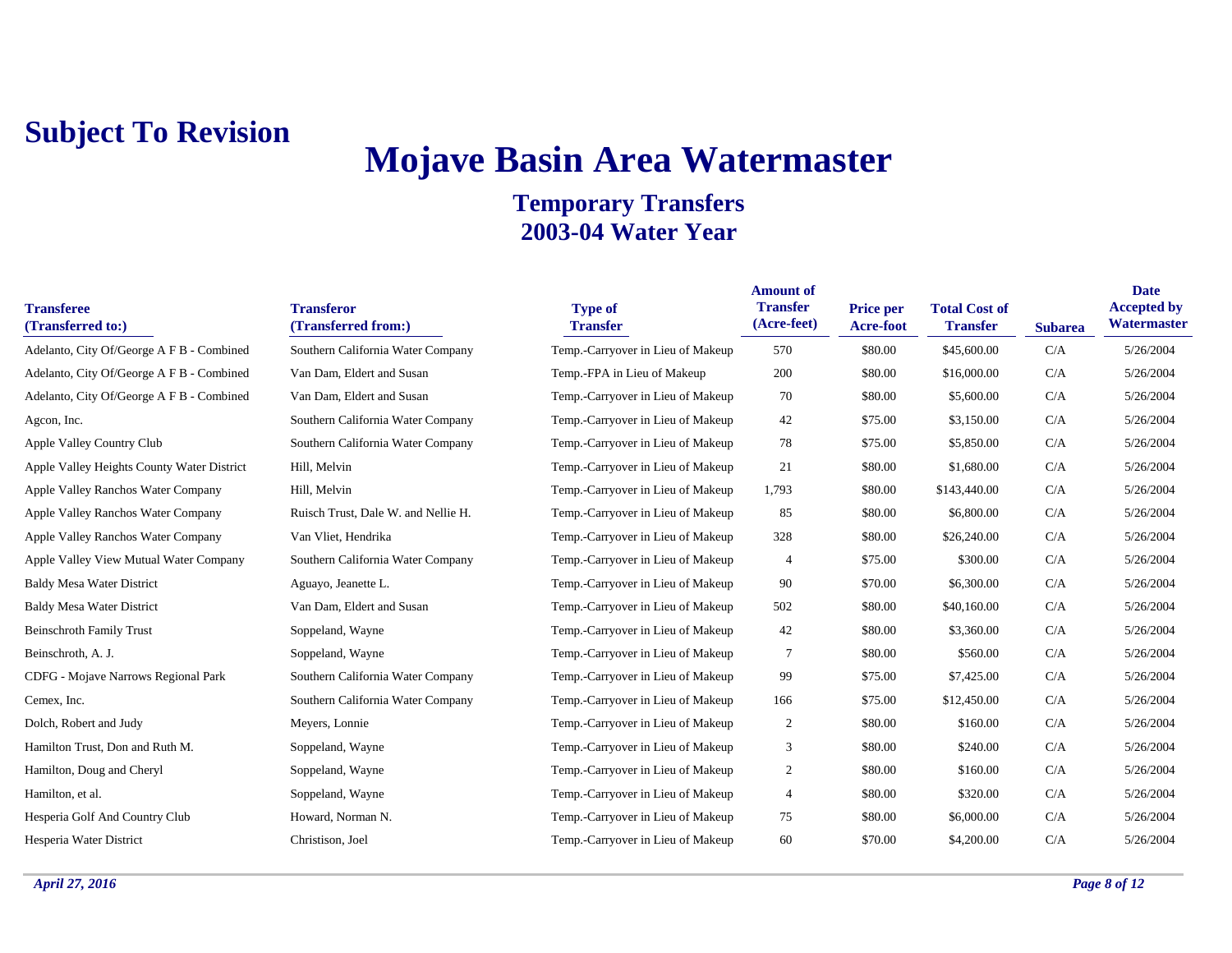# **Mojave Basin Area Watermaster**

| <b>Transferee</b><br>(Transferred to:) | <b>Transferor</b><br>(Transferred from:) | <b>Type of</b><br><b>Transfer</b> | <b>Amount of</b><br><b>Transfer</b><br>(Acre-feet) | Price per<br>Acre-foot | <b>Total Cost of</b><br><b>Transfer</b> | <b>Subarea</b> | <b>Date</b><br><b>Accepted by</b><br>Watermaster |
|----------------------------------------|------------------------------------------|-----------------------------------|----------------------------------------------------|------------------------|-----------------------------------------|----------------|--------------------------------------------------|
| Hesperia Water District                | Contratto, Robert and Ersula             | Temp.-Carryover in Lieu of Makeup | 100                                                | \$70.00                | \$7,000.00                              | C/A            | 5/26/2004                                        |
| Hesperia Water District                | Gabrych, Eugene                          | Temp.-Carryover in Lieu of Makeup | 506                                                | \$70.00                | \$35,420.00                             | C/A            | 5/26/2004                                        |
| Hesperia Water District                | Gesiriech, Wayne D.                      | Temp.-Carryover in Lieu of Makeup | 83                                                 | \$70.00                | \$5,810.00                              | C/A            | 5/26/2004                                        |
| Hesperia Water District                | Hare, Thomas R. and Helen P.             | Temp.-Carryover in Lieu of Makeup | 42                                                 | \$70.00                | \$2,940.00                              | C/A            | 5/26/2004                                        |
| Hesperia Water District                | Harmsen, James and Ruth Ann              | Temp.-Carryover in Lieu of Makeup | 50                                                 | \$70.00                | \$3,500.00                              | C/A            | 5/26/2004                                        |
| Hesperia Water District                | Jones, Kenneth and Joette                | Temp.-Carryover in Lieu of Makeup | 48                                                 | \$70.00                | \$3,360.00                              | C/A            | 5/26/2004                                        |
| Hesperia Water District                | Jordan, Raymond                          | Temp.-Carryover in Lieu of Makeup | 318                                                | \$70.00                | \$22,260.00                             | C/A            | 5/26/2004                                        |
| Hesperia Water District                | Kasner Family Limited Partnership        | Temp.-Carryover in Lieu of Makeup | 272                                                | \$70.00                | \$19,040.00                             | C/A            | 5/26/2004                                        |
| Hesperia Water District                | Kemper, Walter R. and Jonna S.           | Temp.-Carryover in Lieu of Makeup | 161                                                | \$70.00                | \$11,270.00                             | C/A            | 5/26/2004                                        |
| Hesperia Water District                | Kim, Jin S. and Hyun H.                  | Temp.-Carryover in Lieu of Makeup | 152                                                | \$70.00                | \$10,640.00                             | C/A            | 5/26/2004                                        |
| Hesperia Water District                | Little, Don and Mustafa, Ed              | Temp.-Carryover in Lieu of Makeup | 88                                                 | \$70.00                | \$6,160.00                              | C/A            | 5/26/2004                                        |
| Hesperia Water District                | Ramirez, Jaime and Alicia                | Temp.-Carryover in Lieu of Makeup | 46                                                 | \$70.00                | \$3,220.00                              | C/A            | 5/26/2004                                        |
| Hesperia Water District                | Rees, Michael J. and Sue A               | Temp.-Carryover in Lieu of Makeup | 47                                                 | \$70.00                | \$3,290.00                              | C/A            | 5/26/2004                                        |
| Hesperia Water District                | Van Leeuwen, John                        | Temp.-Carryover in Lieu of Makeup | 263                                                | \$70.00                | \$18,410.00                             | C/A            | 5/26/2004                                        |
| Hi-Grade Materials Company             | Southern California Water Company        | Temp.-Carryover in Lieu of Makeup | 5                                                  | \$75.00                | \$375.00                                | C/A            | 5/26/2004                                        |
| Jamboree Housing Corporation           | Nelson, Mildred L.                       | Temp.-Carryover in Lieu of Makeup | $\overline{7}$                                     | \$80.00                | \$560.00                                | C/A            | 5/26/2004                                        |
| Jess Ranch Water Company               | Van Vliet, Hendrika                      | Temp.-Carryover in Lieu of Makeup | 72                                                 | \$80.00                | \$5,760.00                              | C/A            | 5/26/2004                                        |
| Johnson, Carlean                       | Nelson, Mildred L.                       | Temp.-Carryover in Lieu of Makeup | 6                                                  | \$80.00                | \$480.00                                | C/A            | 5/26/2004                                        |
| Kemper Campbell Ranch                  | Rios, Mariano V.                         | Temp.-Carryover in Lieu of Makeup | 21                                                 | \$80.00                | \$1,680.00                              | C/A            | 5/26/2004                                        |
| Lounsbury, J. Peter and Carolyn        | Soppeland, Wayne                         | Temp.-Carryover in Lieu of Makeup | $\boldsymbol{2}$                                   | \$80.00                | \$160.00                                | C/A            | 5/26/2004                                        |
| Luth, Ken                              | Soppeland, Wayne                         | Temp.-Carryover in Lieu of Makeup | $\overline{4}$                                     | \$80.00                | \$320.00                                | C/A            | 5/26/2004                                        |
| Mariana Ranchos County Water District  | Soppeland, Wayne                         | Temp.-Carryover in Lieu of Makeup | 28                                                 | \$80.00                | \$2,240.00                              | C/A            | 5/26/2004                                        |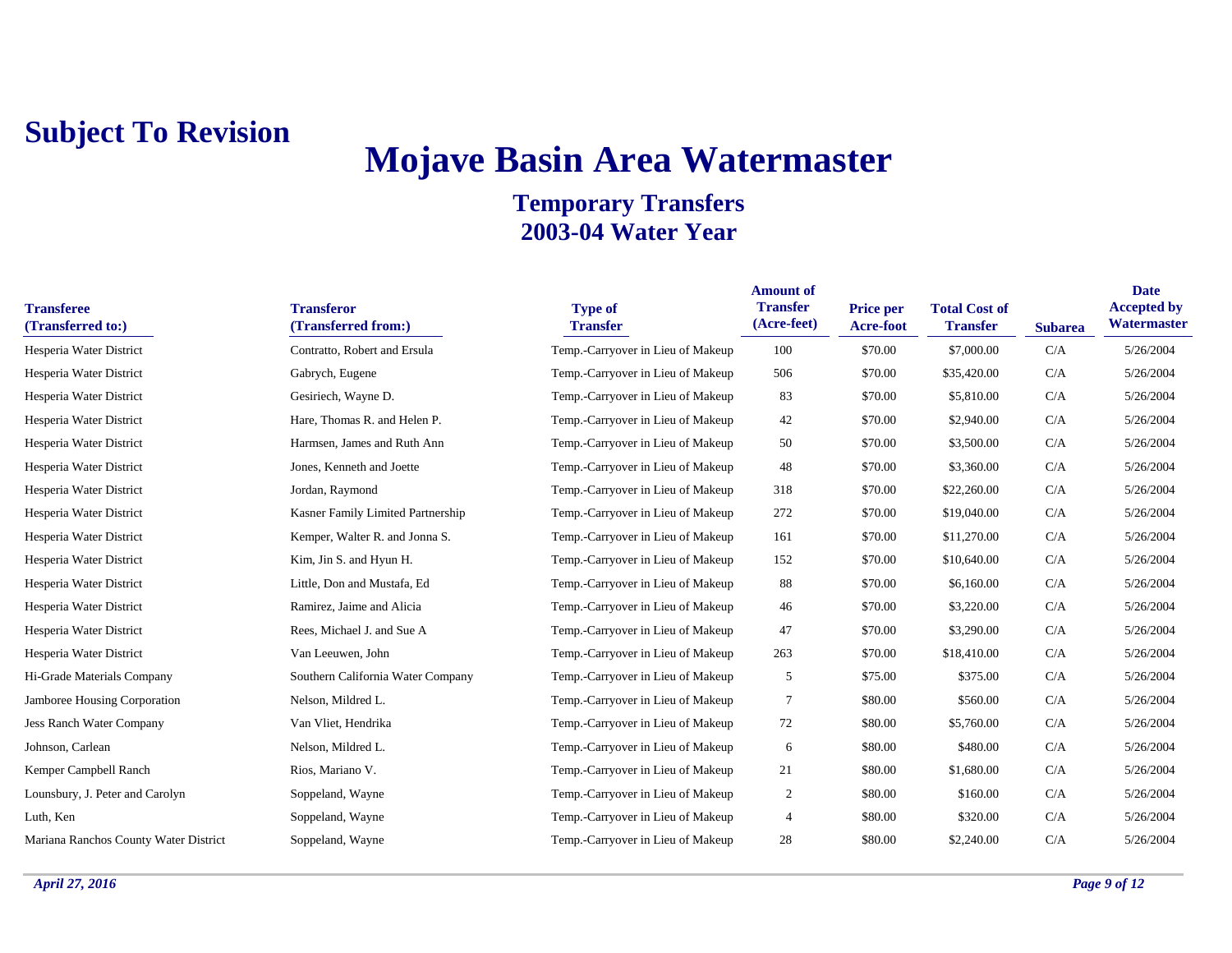## **Mojave Basin Area Watermaster**

| <b>Transferee</b><br>(Transferred to:)      | <b>Transferor</b><br>(Transferred from:)   | <b>Type of</b><br><b>Transfer</b> | <b>Amount of</b><br><b>Transfer</b><br>(Acre-feet) | <b>Price per</b><br>Acre-foot | <b>Total Cost of</b><br><b>Transfer</b> | <b>Subarea</b> | <b>Date</b><br><b>Accepted by</b><br>Watermaster |
|---------------------------------------------|--------------------------------------------|-----------------------------------|----------------------------------------------------|-------------------------------|-----------------------------------------|----------------|--------------------------------------------------|
| Navajo Mutual Water Company                 | Nelson, Mildred L.                         | Temp.-Carryover in Lieu of Makeup | 11                                                 | \$80.00                       | \$880.00                                | C/A            | 5/26/2004                                        |
| Pettis Family Trust                         | Nelson, Mildred L.                         | Temp.-Carryover in Lieu of Makeup | 8                                                  | \$80.00                       | \$640.00                                | C/A            | 5/26/2004                                        |
| Riverside Cement Company - Agriculture      | Southern California Water Company          | Temp.-Carryover in Lieu of Makeup | 49                                                 | \$75.00                       | \$3,675.00                              | C/A            | 5/26/2004                                        |
| Riverside Cement Company - Oro Grande Plant | Southern California Water Company          | Temp.-Carryover in Lieu of Makeup | 310                                                | \$75.00                       | \$23,250.00                             | C/A            | 5/26/2004                                        |
| Rudman, Robert T.                           | Soppeland, Wayne                           | Temp.-Carryover in Lieu of Makeup | 5                                                  | \$80.00                       | \$400.00                                | C/A            | 5/26/2004                                        |
| San Bernardino County Service Area 42       | Southern California Water Company          | Temp.-Carryover in Lieu of Makeup | 18                                                 | \$75.00                       | \$1,350.00                              | C/A            | 5/26/2004                                        |
| San Bernardino County Service Area 64       | Southern California Water Company          | Temp.-Carryover in Lieu of Makeup | 422                                                | \$75.00                       | \$31,650.00                             | C/A            | 5/26/2004                                        |
| San Bernardino County Service Area 70C      | Southern California Water Company          | Temp.-Carryover in Lieu of Makeup | 259                                                | \$75.00                       | \$19,425.00                             | C/A            | 5/26/2004                                        |
| San Bernardino County Service Area 70J      | Southern California Water Company          | Temp.-Carryover in Lieu of Makeup | 111                                                | \$75.00                       | \$8,325.00                              | C/A            | 5/26/2004                                        |
| San Bernardino County Service Area 70L      | Southern California Water Company          | Temp.-Carryover in Lieu of Makeup | 51                                                 | \$75.00                       | \$3,825.00                              | C/A            | 5/26/2004                                        |
| <b>Service Rock Products Corporation</b>    | Soppeland, Wayne                           | Temp.-Carryover in Lieu of Makeup | 3                                                  | \$80.00                       | \$240.00                                | C/A            | 5/26/2004                                        |
| <b>Silver Lakes Association</b>             | Brommer, Marvin                            | Temp.-Carryover in Lieu of Makeup | 289                                                | \$80.00                       | \$23,120.00                             | C/A            | 5/26/2004                                        |
| <b>Silver Lakes Association</b>             | Hanify, Michael D., dba - White Bear Ranch | Temp.-Carryover in Lieu of Makeup | 121                                                | \$80.00                       | \$9,680.00                              | C/A            | 5/26/2004                                        |
| <b>Silver Lakes Association</b>             | Soppeland, Wayne                           | Temp.-Carryover in Lieu of Makeup | 96                                                 | \$80.00                       | \$7,680.00                              | C/A            | 5/26/2004                                        |
| Simmons, Jack H. and Ethun, Claudia         | Soppeland, Wayne                           | Temp.-Carryover in Lieu of Makeup | 17                                                 | \$80.00                       | \$1,360.00                              | C/A            | 5/26/2004                                        |
| Southern California Water Company           | Southern California Water Company          | Temp.-Carryover in Lieu of Makeup | 104                                                | \$75.00                       | \$7,800.00                              | C/A            | 5/26/2004                                        |
| Spring Valley Lake Association              | Southern California Water Company          | Temp.-Carryover in Lieu of Makeup | 441                                                | \$75.00                       | \$33,075.00                             | C/A            | 5/26/2004                                        |
| Spring Valley Lake Country Club             | Friend, Joseph and Deborah                 | Temp.-Carryover in Lieu of Makeup | 23                                                 | \$80.00                       | \$1,840.00                              | C/A            | 5/26/2004                                        |
| Spring Valley Lake Country Club             | Gaines, Jack and Mary                      | Temp.-Carryover in Lieu of Makeup | 70                                                 | \$80.00                       | \$5,600.00                              | C/A            | 5/26/2004                                        |
| Thrasher, Gary                              | Southern California Water Company          | Temp.-Carryover in Lieu of Makeup | 16                                                 | \$75.00                       | \$1,200.00                              | C/A            | 5/26/2004                                        |
| Thunderbird County Water District           | Reddy, Bommi V. and Karuna V.              | Temp.-Carryover in Lieu of Makeup | 14                                                 | \$80.00                       | \$1,120.00                              | C/A            | 5/26/2004                                        |
| Trekell, Brian                              | Nelson, Mildred L.                         | Temp.-Carryover in Lieu of Makeup | 10                                                 | \$80.00                       | \$800.00                                | C/A            | 5/26/2004                                        |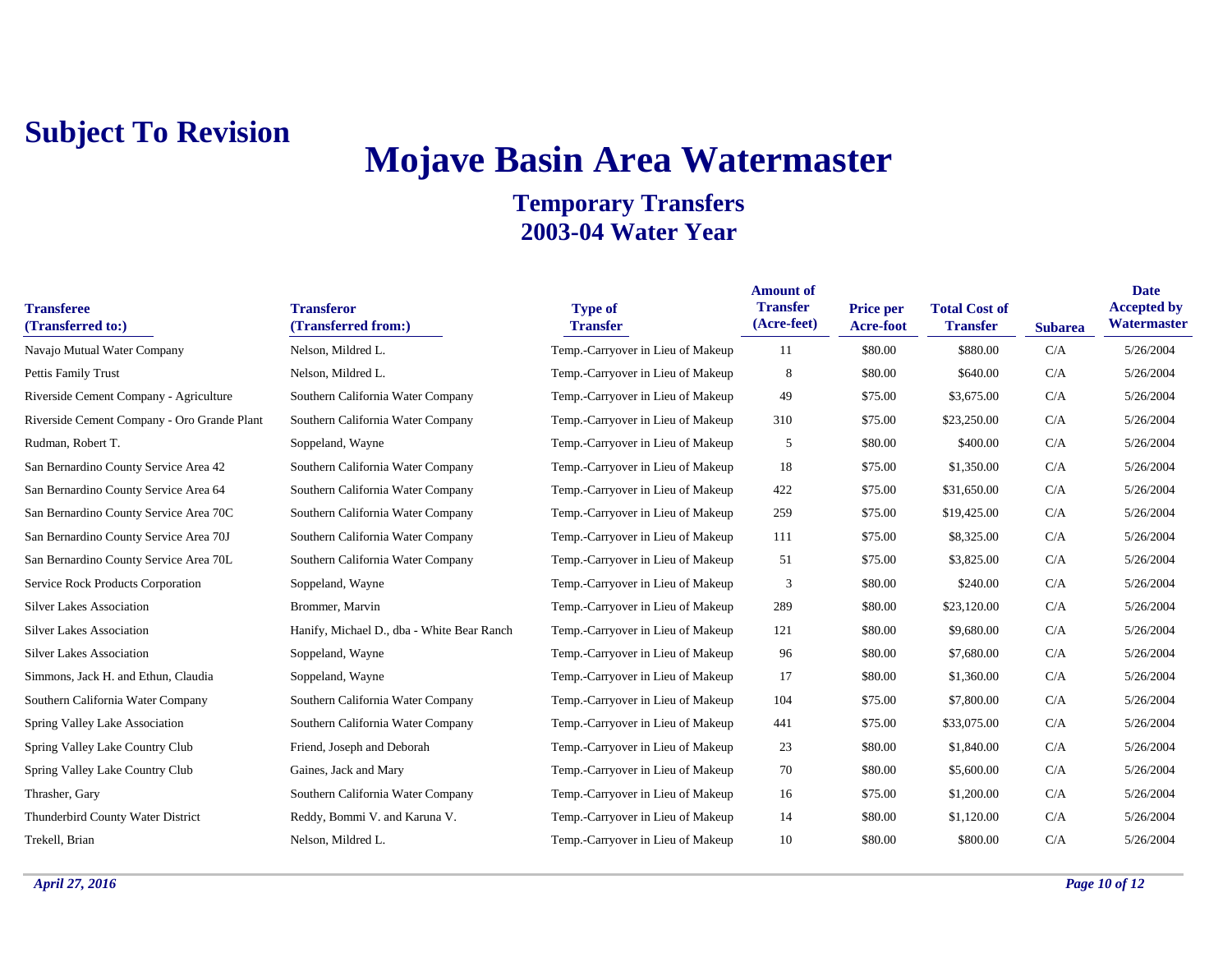# **Mojave Basin Area Watermaster**

| <b>Transferee</b><br>(Transferred to:)   | <b>Transferor</b><br>(Transferred from:) | <b>Type of</b><br><b>Transfer</b>      | <b>Amount of</b><br><b>Transfer</b><br>(Acre-feet) | <b>Price per</b><br><b>Acre-foot</b> | <b>Total Cost of</b><br><b>Transfer</b> | <b>Subarea</b> | <b>Date</b><br><b>Accepted by</b><br>Watermaster |
|------------------------------------------|------------------------------------------|----------------------------------------|----------------------------------------------------|--------------------------------------|-----------------------------------------|----------------|--------------------------------------------------|
| Van Berg, Jack C.                        | Southern California Water Company        | Temp.-Carryover in Lieu of Makeup      | 9                                                  | \$75.00                              | \$675.00                                | C/A            | 5/26/2004                                        |
| Van Leeuwen Family Trust                 | Friend, Joseph and Deborah               | Temp.-Carryover in Lieu of Makeup      | 23                                                 | \$80.00                              | \$1,840.00                              | C/A            | 5/26/2004                                        |
| Victor Valley Community College District | Southern California Water Company        | Temp.-Carryover in Lieu of Makeup      | 27                                                 | \$75.00                              | \$2,025.00                              | C/A            | 5/26/2004                                        |
| Victor Valley Memorial Park              | Southern California Water Company        | Temp.-Carryover in Lieu of Makeup      | 7                                                  | \$75.00                              | \$525.00                                | C/A            | 5/26/2004                                        |
| Victor Valley Water District             | King, Genevieve E.                       | Temp.-Carryover in Lieu of Makeup      | 15                                                 | \$65.00                              | \$975.00                                | C/A            | 5/26/2004                                        |
| Victor Valley Water District             | Pacific Gas and Electric                 | Temp.-Carryover in Lieu of Makeup      | 1,326                                              | \$65.00                              | \$86,190.00                             | C/A            | 5/26/2004                                        |
| Victor Valley Water District             | Southern California Water Company        | Temp.-Carryover in Lieu of Makeup      | 244                                                | \$75.00                              | \$18,300.00                             | C/A            | 5/26/2004                                        |
| Victor Valley Water District             | Victor Valley Water District             | Temp.-FPA in Lieu of Makeup            | 637                                                | \$0.00                               | \$0.00                                  | C/A            | 5/26/2004                                        |
| Victor Valley Water District             | Victor Valley Water District             | Temp.-Carryover in Lieu of Makeup      | 40                                                 | \$0.00                               | \$0.00                                  | C/A            | 5/26/2004                                        |
| Victor Valley Water District             | Yang, Young Mo                           | Temp.-Carryover in Lieu of Makeup      | 297                                                | \$70.00                              | \$20,790.00                             | C/A            | 5/26/2004                                        |
| Victorville, City Of                     | Aguayo, Jeanette L.                      | Temp.-Carryover in Lieu of Makeup      | 77                                                 | \$69.00                              | \$5,313.00                              | C/A            | 5/26/2004                                        |
| Wackeen, Caesar                          | Southern California Water Company        | Temp.-Carryover in Lieu of Makeup      | 14                                                 | \$75.00                              | \$1,050.00                              | C/A            | 5/26/2004                                        |
|                                          |                                          | C/A Subtotal (78)                      | 11,728                                             |                                      | \$824,508.00                            |                |                                                  |
| Bar-Len Mutual Water Company             | Meyers, Lonnie                           | Temp.-Carryover in Lieu of Replacement | 13                                                 | \$80.00                              | \$1,040.00                              | Centro         | 5/26/2004                                        |
| Delano Enterprises, Inc.                 | Odessa Water District                    | Temp.-Carryover FPA                    | 240                                                | \$65.00                              | \$15,600.00                             | Centro         | 5/26/2004                                        |
| Mojave Water Agency                      | Van Leeuwen, John                        | Carryover-FPA Purchase Program         | 19                                                 | \$48.00                              | \$910.00                                | Centro         | 5/26/2004                                        |
| <b>Service Rock Products Corporation</b> | Soppeland, Wayne                         | Temp.-Carryover in Lieu of Replacement | 166                                                | \$80.00                              | \$13,280.00                             | Centro         | 5/26/2004                                        |
| Friends of Harper Lake, Inc.             | Harper Lake Company VIII                 | Temp.-FPA                              | 75                                                 | \$0.00                               | \$0.00                                  | Centro         | 6/23/2004                                        |
| Ykema Trust                              | Harmsen, James and Ruth Ann              | Temp.-Carryover FPA                    | 250                                                |                                      | \$1.00                                  | Centro         | 9/22/2004                                        |
|                                          |                                          | Centro Subtotal (6)                    | 763                                                |                                      | \$30,831.00                             |                |                                                  |
|                                          |                                          |                                        |                                                    |                                      |                                         |                |                                                  |